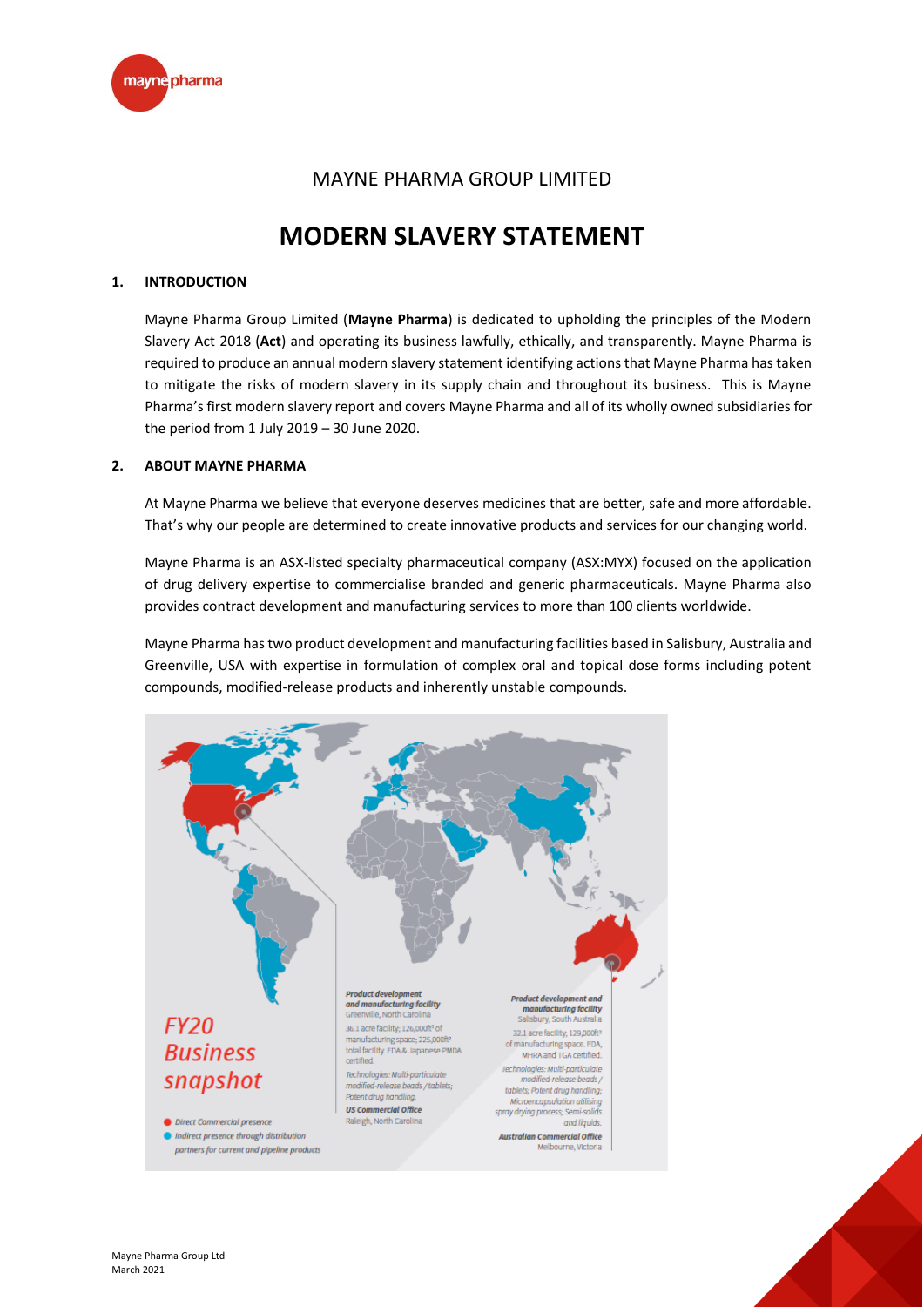

Mayne Pharma has approximately 900 staff based in Australia and the US and over 1,200 suppliers that provide the materials, goods and services to conduct research and development, manufacture products, service our customers and supply our operations and facilities around the world. In FY20, we sold over 1 billion doses of medicine in Australia and the United States.

#### **3. MAYNE PHARMA'S SUPPLY CHAIN**

Mayne Pharma works with suppliers in the following categories:

**Direct suppliers:** suppliers that provide goods (such as ingredients and packaging) and services (such as manufacturing services) that are directly related to the production of pharmaceutical products that Mayne Pharma manufactures and distributes

**Indirect suppliers:**suppliers that provide goods and services required to operate Mayne Pharma's business, such as new plant/equipment and ongoing maintenance to ensure Mayne Pharma's sites remain operational, professional services, sales and marketing support, clinical trials, business travel, IT and other support services.

Mayne Pharma's key suppliers in terms of the dollars spent are the direct materials suppliers and include more than 20 contract manufacturing organisations and partners and over 60 active pharmaceutical ingredient suppliers based in the US, Europe, Canada and Asia. Initially, our review has focussed on assessing modern slavery risks associated with direct suppliers which provide active pharmaceutical ingredients, other raw materials and/or contract manufacturing services to Mayne Pharma and over time we will progressively review our indirect suppliers.

Certain suppliers that Mayne Pharma works with are classified as "GxP suppliers". These suppliers provide ingredients for the manufacture of pharmaceutical products and/or provide certain manufacturing services to Mayne Pharma. GxP suppliers must comply with certain quality guidelines and regulations (such as good manufacturing practices (GMP), good laboratory practice (GLP) and good distribution practices (GDP)) to ensure that pharmaceutical products are safe, meet their intended use and adhere to quality processes during manufacturing, control, storage and distribution.

Mayne Pharma's quality department oversees the GxP suppliers used by Mayne Pharma to help ensure Mayne Pharma's compliance with stringent regulatory requirements for the manufacture and supply of pharmaceutical products. The activities undertaken by Mayne Pharma's quality team include desktop assessments of the GxP suppliers and onsite quality management system inspections.

#### **4. MODERN SLAVERY RISKS**

Mayne Pharma recognises that modern forms of slavery include human trafficking, forced labour, bonded labour and child slavery. Although the pharmaceutical industry is highly regulated, we have taken steps to understand what these risks are and to manage them accordingly.

The majority of staff working at Mayne Pharma's sites in Australia and the United States are employed directly by Mayne Pharma or its wholly owned subsidiaries. Given the level of control Mayne Pharma has over its direct workforce, the highly regulated nature of our industry, our employees being largely educated or skilled or undertaking work in controlled environments, and the processes we have in place when hiring employees, we believe the risk of modern slavery in our own operations is low.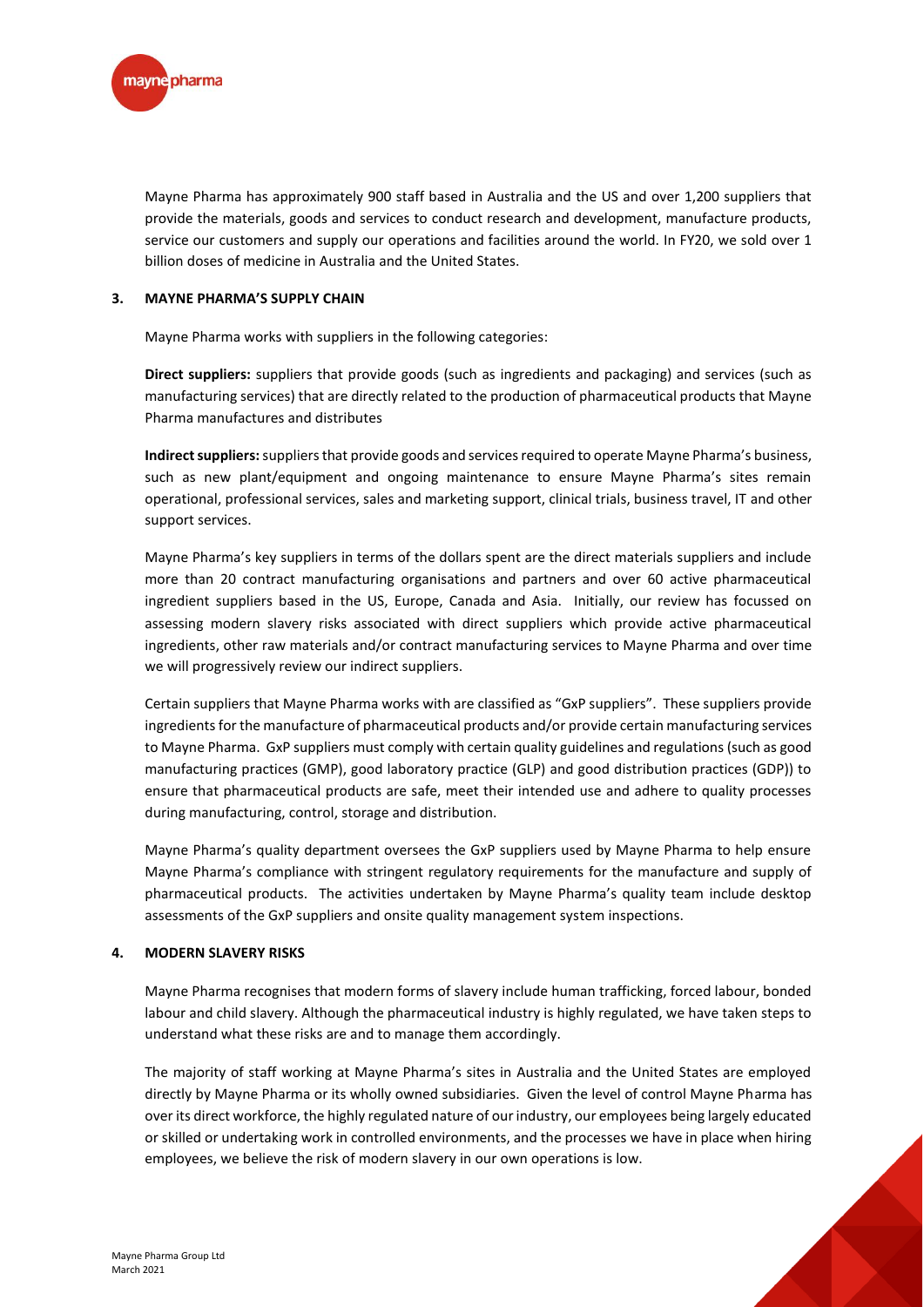

Our exposure to the risk of labour exploitation increases when we engage with third parties, particularly in high risk countries where human rights are not well protected. For modern slavery risks, we consider

the country of operation and the type of work being carried out by each supplier. Mayne Pharma's actions to mitigate these risks are set out in section 5below.

### **5. ACTIONS TO PREVENT AND MITIGATE MODERN SLAVERY**

Mayne Pharma's Business Code of Conduct outlines the values as well as the standards we expect from our suppliers and partners. Mayne Pharma strives to prevent or remove any adverse human rights practices that may be linked to our operations, products or services. Over the reporting period, all employees received face-to-face training on Mayne Pharma's Business Code of Conduct, which includes consideration of managing supplier relationships and ethical conduct. The supply chain team were also trained on modern slavery risks during the reporting period.

As per our Business Code of Conduct, Mayne Pharma endeavours to ensure our procurement processes are fair and equitable and that our expectations, requirements and relevant policies are clearly communicated to all suppliers. Mayne Pharma expects that our suppliers engage in lawful business practices, uphold ethical employment and management practices, minimise the impact on the environment and provide a safe and healthy workplace. Mayne Pharma works with its suppliers and external partners to communicate its expectations on ethical standards, for example, by ensuring that written agreements with suppliers and external partners contain obligations to comply with anti-bribery rules and regulations such as the Foreign Corrupt Practices Act (FCPA).

Recently, Mayne Pharma introduced a Supplier Code of Conduct which sets out in detail the expectations Mayne Pharma has of its suppliers related to labour, human rights, health and safety, environmental responsibilities as well as business integrity and ethics.

Mayne Pharma internally implements vetting and monitoring processes to identify, manage and respond to the risk of unethical conduct throughout our operations and supply chain. Particular care in such due diligence is taken when engaging new suppliers.

These vetting processes are being consistently reviewed and refined to respond to emerging and changing risks such as modern slavery and additional human rights concerns (eg unsafe labour standards and unfair treatment).

For example, Mayne Pharma plans to improve its ability to assess the risks of modern slavery in its supply chain by:

- requiring suppliers to respond to questions which are designed to identify possible risks or issues related to modern slavery in their operations and supply chain;
- including a provision in any new or renewed agreements with suppliers to include a requirement that each supplier complies with Mayne Pharma's Supplier Code of Conduct and assesses and manage modern slavery risks; and
- asking suppliers to provide a certification that they are not using any forms of labour that would be considered to be a form of modern slavery.

These improvements will be progressively introduced, with Mayne Pharma initially focussed on those suppliers who operate in higher risk locations and/or industries.